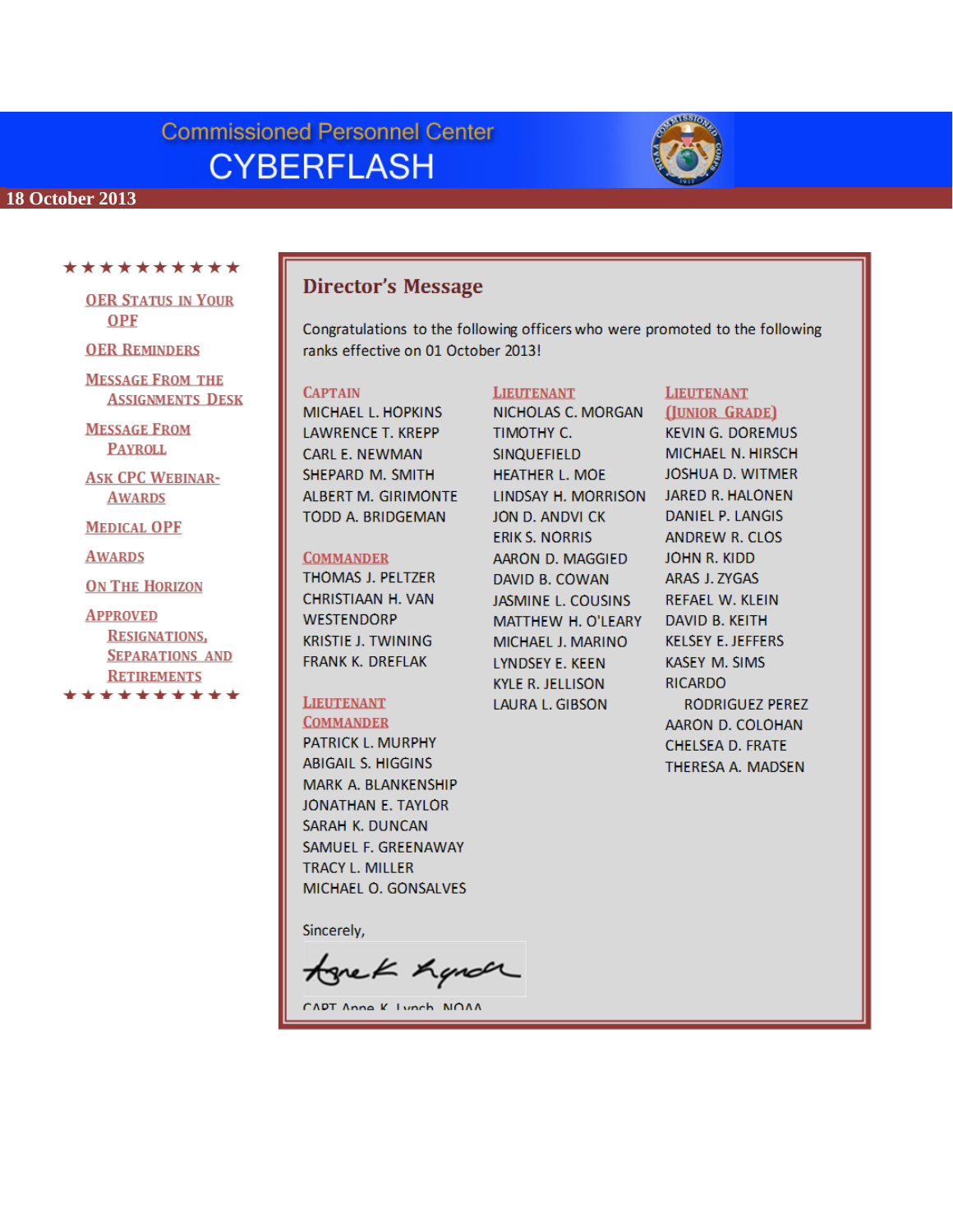# **OER Status in Your OPF**

If your OPF is indicating that you have an OER past due, please check OER guidance online at [http://www.corpscpc.noaa.gov/careermgmt/evaluation.html.](http://www.corpscpc.noaa.gov/careermgmt/evaluation.html) If you are within the guidance standards and/ or if you have further questions, please contact CPC at [OER.CPC@noaa.gov.](mailto:OER.CPC@noaa.gov) We are happy to help you ensure that you are truly up to date with your OERs. Also, your feedback can help us improve the system and identify possible errors for correction. Please remember that this is a new system. There are certain triggers which can cause possible false indications that your OER is overdue.

For example, if an officer "fleeted up" on a ship and officially changed assignment billet numbers, though remaining on the same ship, the system may think a detachment OER is needed. This may not be true depending on the amount of time spent in each billet. Another example can include a LTJG officer, who reaches the 3 year mark, after which time only 1 OER is needed.

# **OER Reminders**

This is a reminder that the deadline for sending ENS and LTJG Officer Evaluation Reports (OERs) to CPC was September 14th. Anyone submitting an OER after the deadline must submit a request for extension to [OER.CPC@noaa.gov.](mailto:OER.CPC@noaa.gov) This request can be in email form. Please also remember to complete the 'f. Days Not Observed' and 'g. Date Submitted' blocks on the first page of your OER. These are two of the most overlooked data blocks and if not completed, will result in a processing delay. Also for O-5 and O-6 OERs, input to supervisors was due October 10th. We understand that due to furlough of some supervisors may cause delay in arrival of OERs to CPC by the deadline (mid-December). We will address these on a case by case basis if you have concerns about your OER.

# **Message From the Assignments Desk**

Due to the government shut down all routine assignment calls and emails will be placed on hold until the week of November 4th. The assignment coordinator will be assisting with urgent CPC tasks. Thank you for your patience.

# **Message From Payroll**

The most recent update with regard to October pay, active duty NOAA Corps pay for OCT will be paid on 01 November, in addition to November's normal pay. The recent changes due to promotions should be in effect an applied to this payment. Please direct any pay question to the NOAACorps. PayrollUnit@noaa.gov.

Also when submitting Leave forms, remember that leave is calculated from the time and date that you are signed out to the time and date you are signed back in. If your supervisor signs you out at the beginning of business on a Saturday, then your leave will START that Saturday, not that Monday. Likewise, if your Supervisor signs you back in from leave at close of business on a Sunday, then your leave will STOP on that Sunday, not the prior Friday. Please ensure that you check the days you are being signed out and in from leave, and that they accurately reflect the leave you used (refer to [NC Directives Chapter 6\)](http://www.corpscpc.noaa.gov/procedures/corps_directives/chapter_6/ncd_ch6.pdf) . Additionally, corrections to leave take longer to do and may not show up on your LES for a couple of pay periods.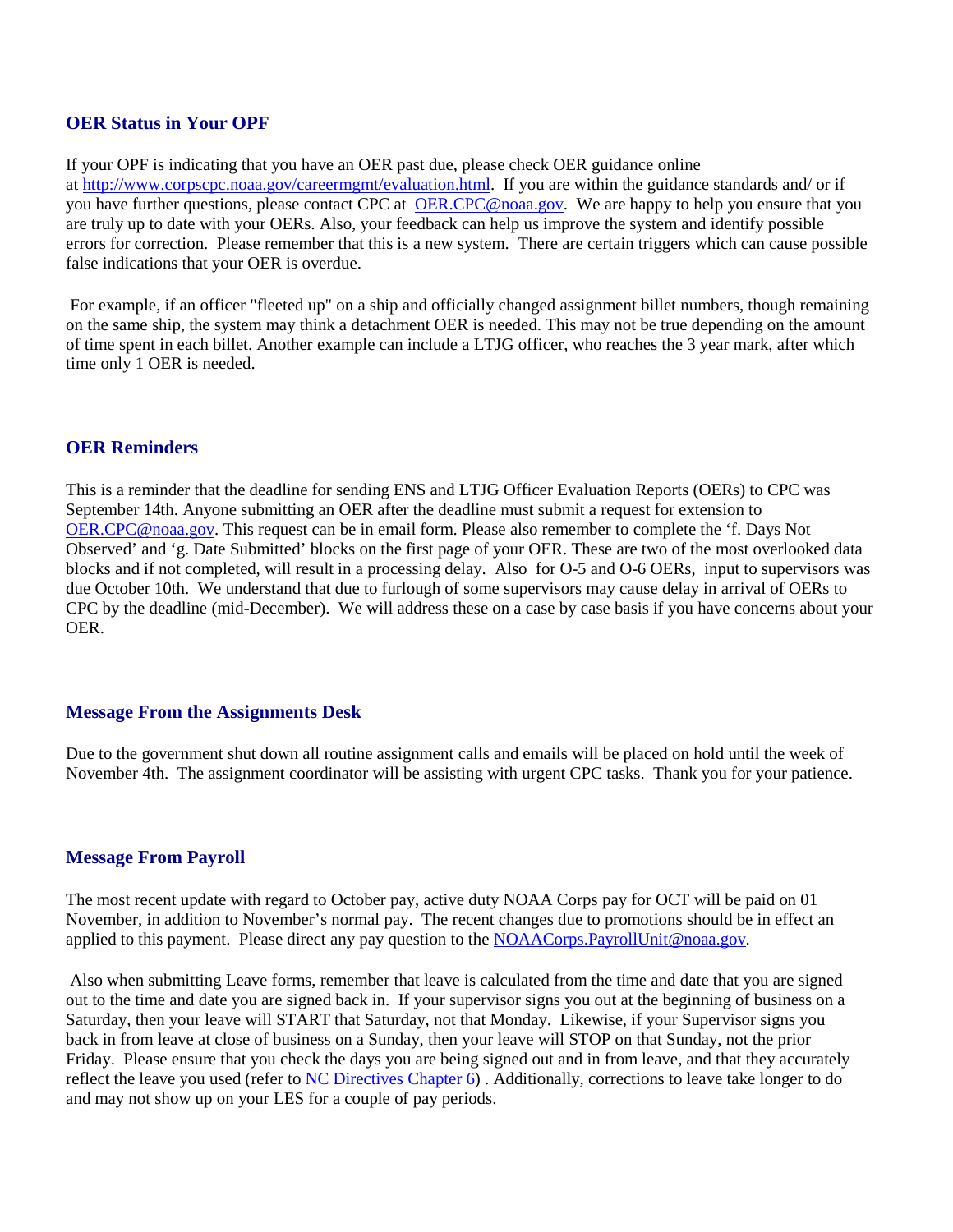# **'Ask CPC' Webinar- Awards**

CPC will be hosting its next, 'Ask CPC' Webinar, on 7 November at 1430 EST. The topic of this webinar will be, "Awards" and will be presented by CDR Girimonte, Co-Chair of the Uniform Awards Board. Details for participation will be forwarded the Monday before the webinar. In the meantime, CPC wants to know - What webinar topics are of most interest to you? This [link](https://docs.google.com/a/noaa.gov/spreadsheet/viewform?usp=drive_web&formkey=dGRTVDI5UkV0SjR6OHUxVjVhaTFxR0E6MQ#gid=0) will take you to an online survey where we are requesting all active duty officers to respond. Please select three topics you would like CPC to discuss. If a topic is not listed, please fill in the "Other", section with your suggestion.

# **Medical OPF**

All officers are required to remain physically qualified for duty at all times, this includes ensuring a complete physical exam and dental exam are on file in CPC. All officers are reminded to review their medical OPF to verify their current medical status. Officers with medical deficiencies will work quickly to resolve any outstanding issues. The medical OPF status provides detailed information regarding the submission of the last periodic physical examination, including the expiration date of the examination and other specific tests. Officers may submit outstanding items via the medical OPF online. Please[KR1] contact CDR Hobson-Powell [\(Elizabeth.hobson-powell@noaa.gov\)](mailto:Elizabeth.hobson-powell@noaa.gov) if there are any discrepancies in, or you have any questions about your medical OPF.

# **Awards**

#### **NOAA Corps Commendation Medal**

# **LCDR John A. Crofts**

For exceptionally meritorious service while assigned as Executive Officer to the Environmental Research **Division** 

# **NOAA Corps Achievement Medal**

# **LT Chad M. Meckley**

For your work during your tenure at Gray's Reef National Marine Sanctuary. Your represented yourself, the site and the NOAA Corps in a professional manner and are truly a fine example of the best and highest standards the NOAA Corps has to offer.

# **LTJG Richard J. Park**

For superior sustained performance of duties while serving aboard the NOAA Ship Nancy Foster in the capacity of Junior Officer, Navigation Officer, and Acting Operations Officer